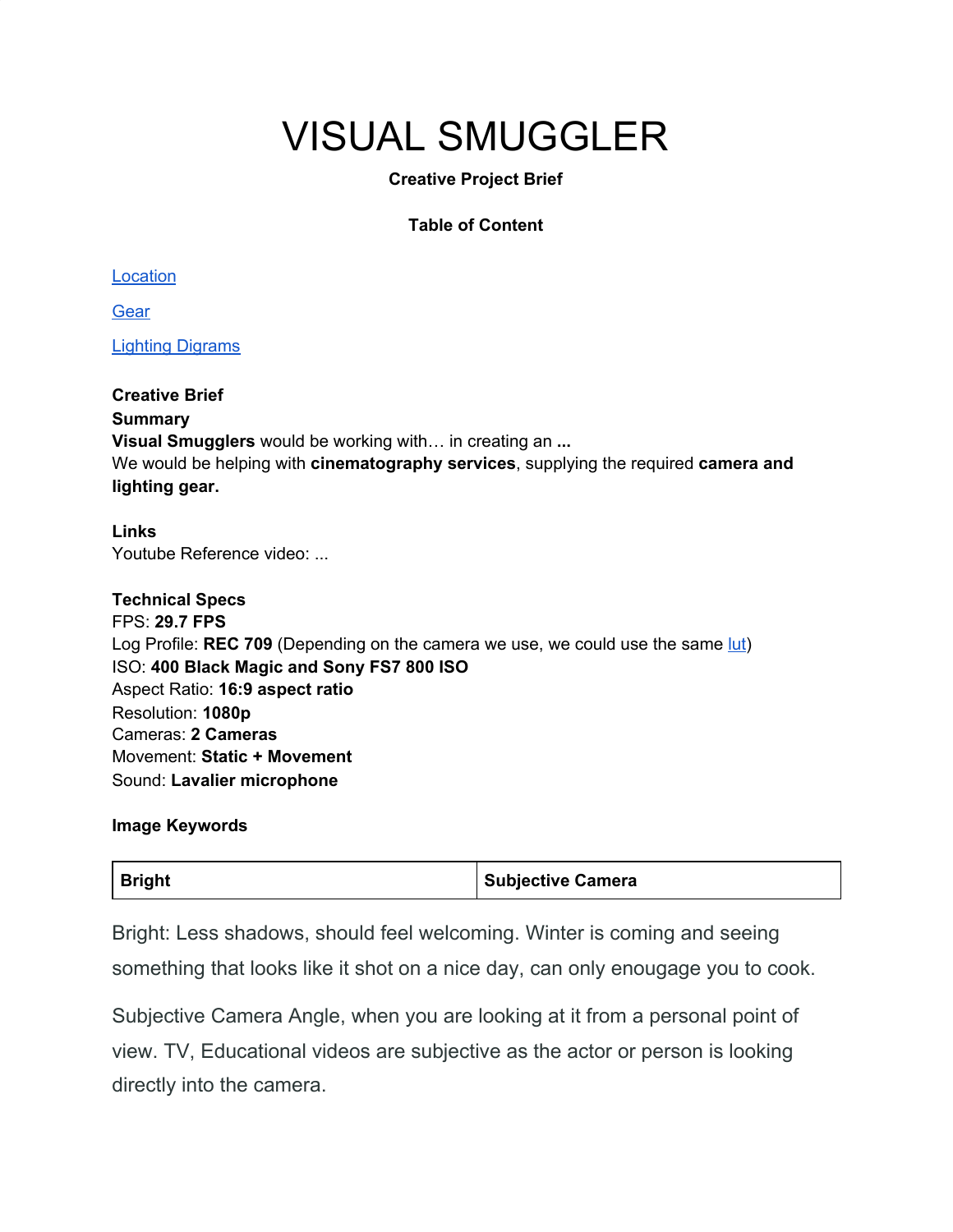## **Crew**

Name: Mr Gautam Narang or G Position: Cinematographer Mobile: +1 416 821 4730 Email: [gautam@visualsmugglers.com](mailto:gautam@visualsmugglers.com) Dietary: Vegan

## **Questions**

Do you have a director monitor, any HDMI monitor will do.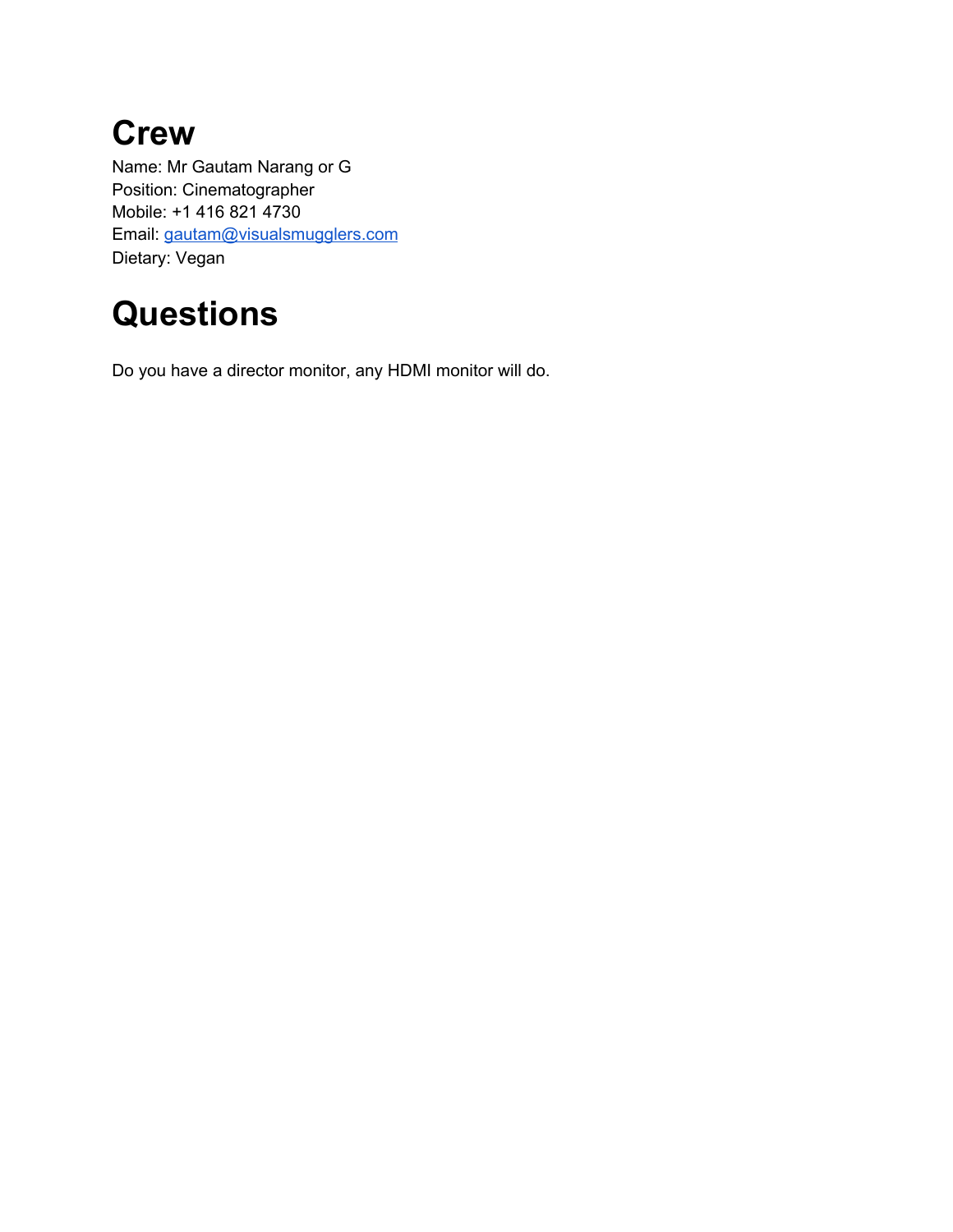

#### <span id="page-2-0"></span>**Cameras**

X 1 Blackmagic Pocket 4K X 1 Sony F7S

#### **Micro 4/3 Lense**

X 1 VOIGTLANDER NOKTON 25MM F/0.95 TYPE II LENS FOR MICRO FOUR THIRDS X 1 VOIGTLANDER NOKTON 17.5MM F/0.95 TYPE II LENS FOR MICRO FOUR THIRDS X1 VOIGTLANDER NOKTON 42.5mm f/0.95 Micro Four Thirds Lens

#### **Lighting**

X 1 LS C120d X 2 Aputure 120d X 1 Aputure MC X 1 Nanlite Forza 300 LED X 1 Forza 60 X 1 GODOX 3 Feet, PARABOLIC SOFTBOX BOWENS MT X 3 Light Sands X 1 Impact PortaFrame Scrim Kit (24 x 36") X 1 Ikan EG05A2 Two Stage Aluminum Tripod with GH05 Head (Black) 1 Westcott Scrim Jim® Cine Kit 4' x 6' X 1 Neewer 31.5 inches Octagonal Soft Box X 1 Neewer Globe Lantern Softbox 32 inches

#### **35mm Lenses**

Nikon Lens Series E 28mm 1:2.8 Lens Samyang 24mm T1.5 Cine Lens Samyang 35mm T1.5 Cine Lens Samyang 85mm T1.5 Cine Lens Sigma 18-35mm 1:1.8 DC 72 Lens + soft case Sigma 3.1 / 14mm ED AS Lens Sony 1.8/35mm Optical Steady Shot Sony 16-50 SELP1650 zoom lens (for a5000) Zeiss Planar T 50mm f/1.4 ZE

#### **Things I'm Renting**

x 3 Sandbags (20 lbs)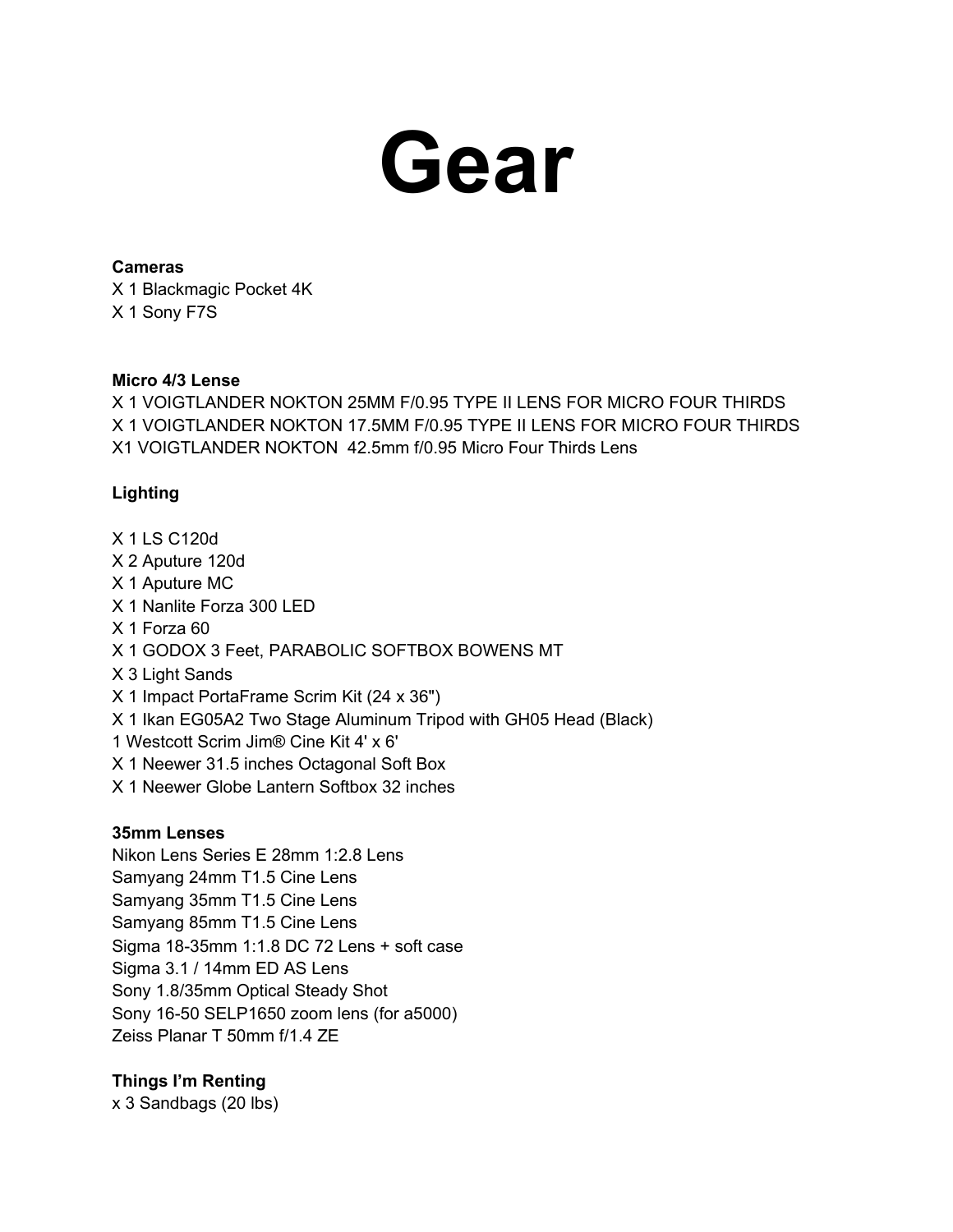X 1 White Artificial Silk (8x8) x 2 AC's x 4 C-stands with Arms & Grip heads

#### **Monitor**

Small HD 501

#### **Could Rent**

Matthews Mini Max Boom so we can boom, it cost \$150 a day though. [link](https://www.bhphotovideo.com/c/product/443231-REG/Matthews_B377701_Mini_Max_Boom.html)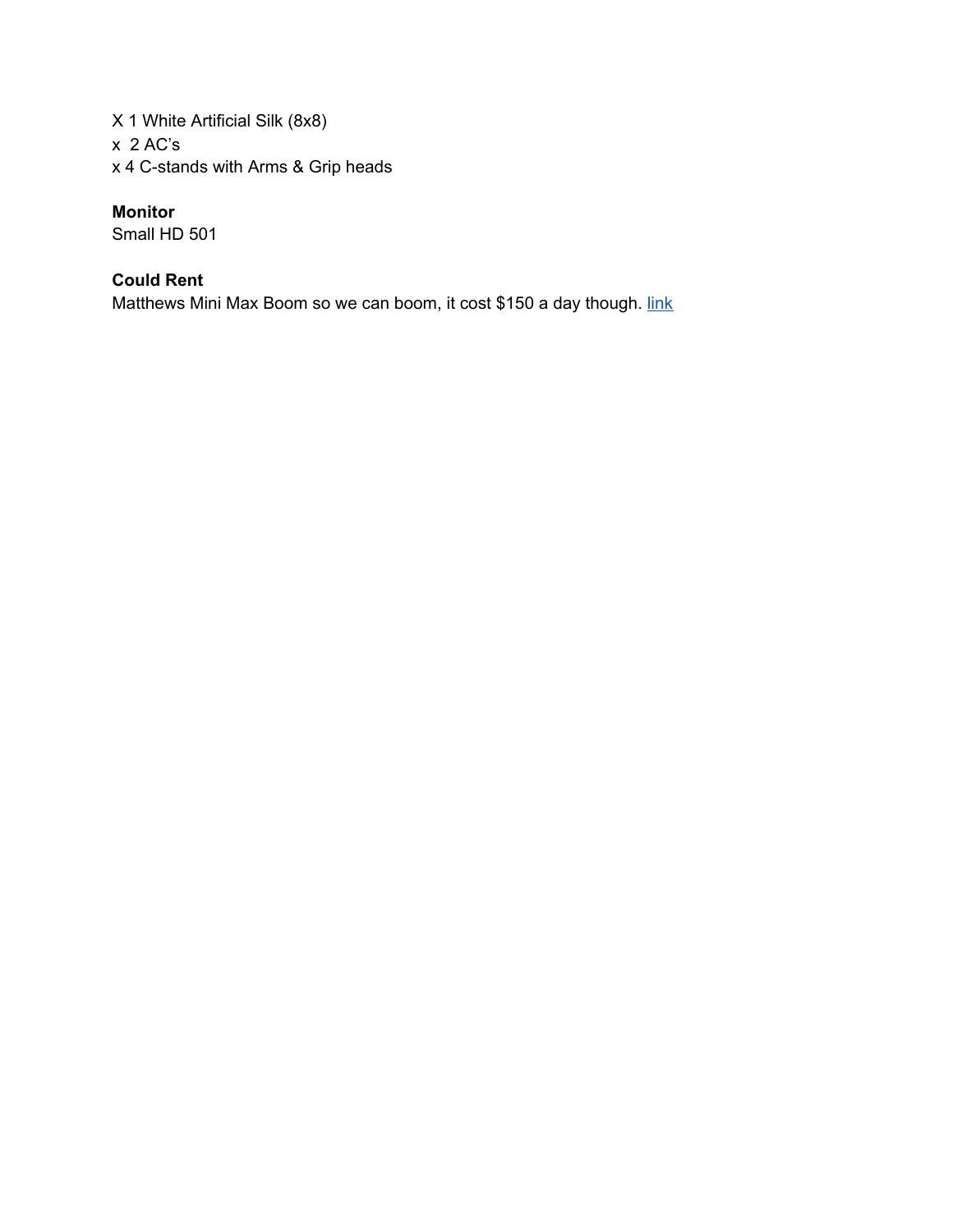# <span id="page-4-0"></span>**Lighting Digrams**



**Shot 1A: Master shot and Mid Shot**

#### **Camera A**

Cow Boy Shot. **Shot** framed from the actor's mid-waist to right above their head. 50mm, f/ 2.8. Eye Level



#### **Camera B**

Medium Shot. Mid shot, or waist shot is a camera angle shot from a medium distance. 50mm eye level